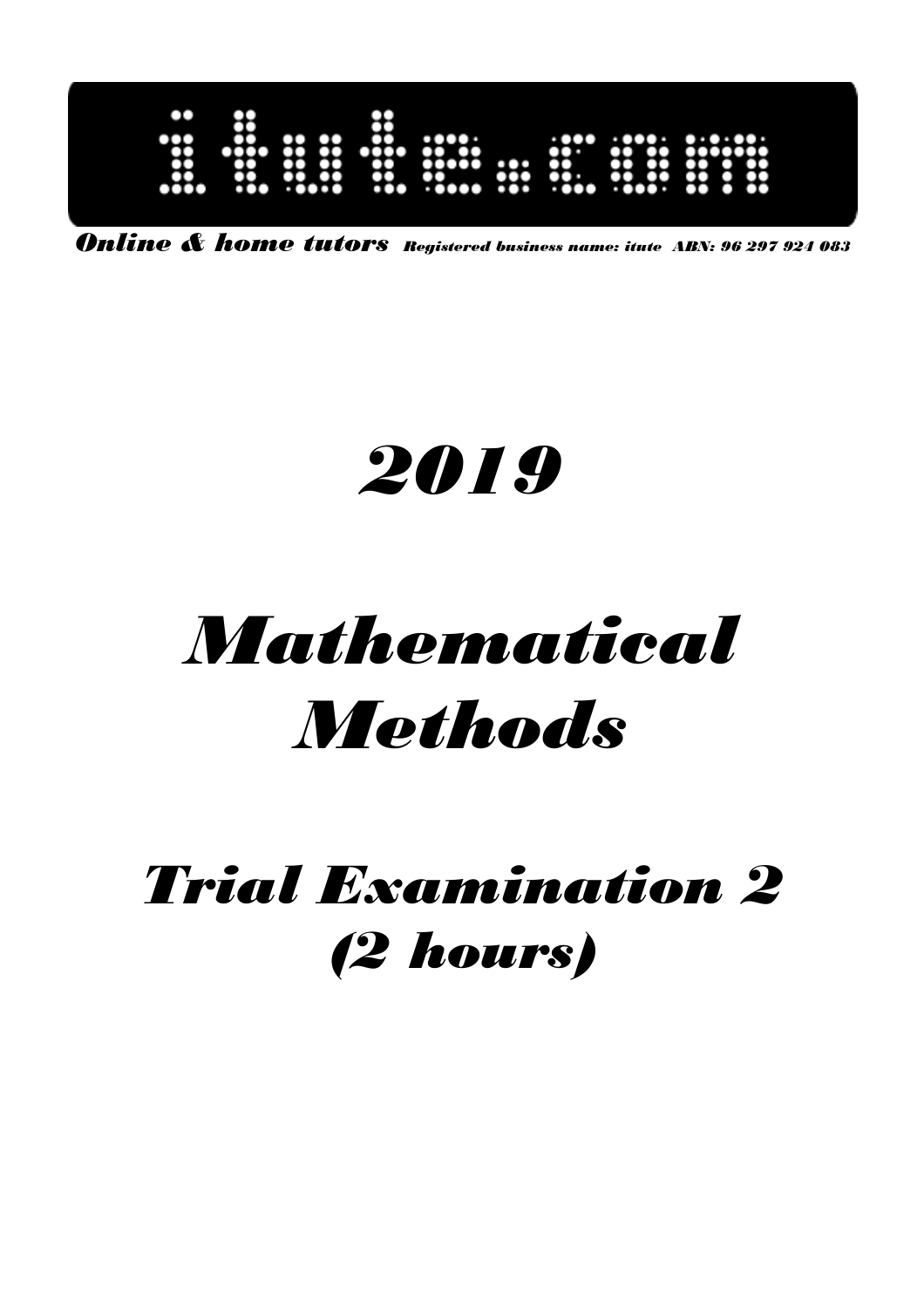#### **SECTION A Multiple-choice questions**

#### **Instructions for Section A**

Answer **all** questions.

Choose the response that is **correct** for the question.

A correct answer scores 1, an incorrect answer scores 0.

Marks will **not** be deducted for incorrect answers.

**No** marks will be given if more than one answer is completed for any question.

Unless otherwise indicated, the diagrams in this examination are **not** drawn to scale.

**Question 1** Which one of the following is the correct solution set when  $\log_a(b-x)^2 = c$  is solved for *x* given  $a, b, c \in R$ ?

A.  $\{b - a^{\frac{c}{2}}\}$ 

- **B.**  $\{-b + a^{\frac{c}{2}}, b + a^{-\frac{c}{2}}\}$
- C.  ${b-a^{\frac{c}{2}}}, b+a^{\frac{c}{2}}$
- D.  $\{b-a^{\sqrt{c}}, b-a^{-\sqrt{c}}\}\$
- E.  $\{-b + a^{\sqrt{c}}, b + a^{-\sqrt{c}}\}\$

**Question 2** Which one of the following is a correct solution when  $|\cos x + \frac{\pi}{4}| |\tan x - \frac{\pi}{4}| | = 0$ 4 tan  $\cos\left(x+\frac{\pi}{4}\right)\left(\tan\left(x-\frac{\pi}{4}\right)\right)$ J  $\backslash$  $\overline{\phantom{a}}$ l ſ  $\overline{\phantom{a}}$ J  $\left(x-\frac{\pi}{\cdot}\right)$ l  $\int \tan\left(x - \frac{1}{x}\right)$ J  $\backslash$  $\overline{\phantom{a}}$ l ſ  $\overline{\phantom{a}}$ J  $\left(x+\frac{\pi}{\cdot}\right)$ l  $\left(x + \frac{\pi}{4}\right) \left| \tan \left(x - \frac{\pi}{4}\right) \right| = 0$  is solved for *x* ?

- A. 4  $-\frac{9\pi}{4}$
- B. 4  $-\frac{5\pi}{4}$
- C. 4  $-\frac{3\pi}{4}$
- D. 4  $-\frac{\pi}{4}$
- E. 4  $7\pi$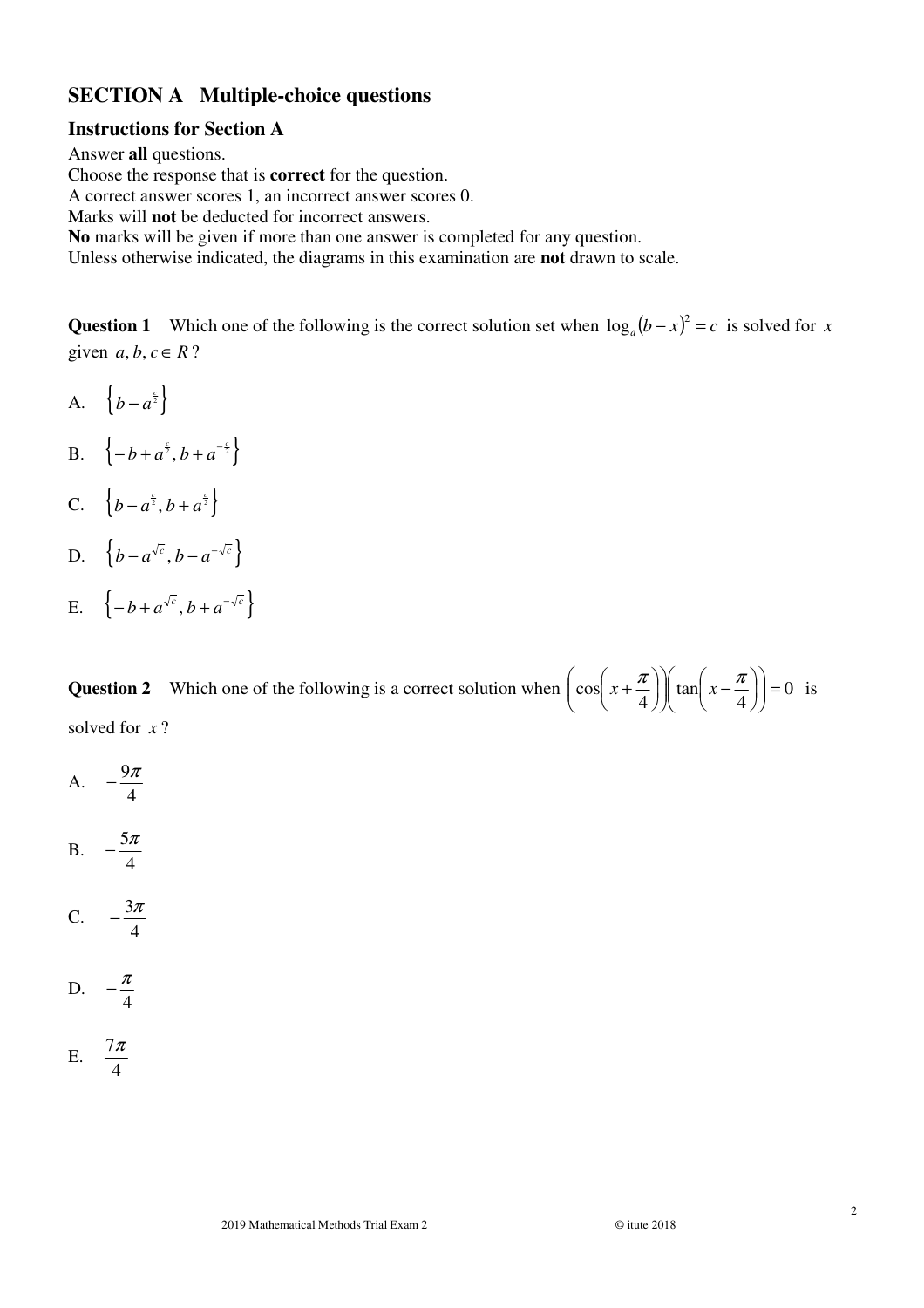**Question 3** The domain of the inverse of  $\{(3, -3), (-1, -2), (1, -1), (-2, 2), (3, -1), (-2, -3)\}$  is *D*. Which one of the following statements is true?

- A. *D* is  $\{x: -2 \le x \le 3\}$
- B. *D* is  $\{x : -3 \le x \le 2\}$
- C. A subset of *D* is  $\{x : -2 \le x \le 2\}$
- D. 3∉ *D*
- E. There are 3 positive integers in *D*

**Question 4** Given  $a \in R \setminus \{0\}$ , the **inverse** of  $y = a \mid 1 \pm \frac{1}{\sqrt{a}}$ J  $\left(1 \pm \frac{1}{\sqrt{2}}\right)$ l ſ −  $= a \vert 1 \pm$  $x - a$  $y = a \left( 1 \pm \frac{1}{a} \right)$  is

A.  $y = a \left| 1 \pm \frac{1}{x} \right|$ J  $\left(1 \pm \frac{1}{\sqrt{2}}\right)$ l ſ −  $= a | 1 \pm$  $x - a$  $y = a \left( 1 \pm \frac{1}{a} \right)$ **B.**  $y = a \left| 1 \pm \frac{1}{x} \right|$ J  $\left(1 \pm \frac{1}{\sqrt{2}}\right)$ l ſ +  $= a | 1 \pm$  $x + a$  $y = a \left( 1 \pm \frac{1}{a} \right)$ C.  $y = a \left| 1 - \frac{1}{x} \right|$ J  $\left(1-\frac{1}{\cdot}\right)$ l ſ ±  $= a | 1$  $x \pm a$  $y = a \left( 1 - \frac{1}{a} \right)$ D.  $y = a \left| 1 + \frac{1}{x} \right|$ J  $\left(1+\frac{1}{\cdots}\right)$ l ſ ±  $= a | 1 +$  $x \pm a$  $y = a \left( 1 + \frac{1}{a} \right)$ E.  $y = \pm a | 1 - \frac{1}{\pm a} |$ J  $\left(1-\frac{1}{\sqrt{2}}\right)$ l ſ −  $=\pm a\vert 1$  $x - a$  $y = \pm a \left( 1 - \frac{1}{a} \right)$ 

Question 5 The area of the region(s) bounded by the graphs of  $y = x^a$  and  $y = x^{\frac{1}{a}}$  for  $0 < a < 1$  is *A*. The value of *A* is in the interval

- A.  $(0, 0.5)$
- $B. (0,1)$
- C.  $(1, 1.5)$
- D.  $(1, 2)$
- E.  $(0, 2)$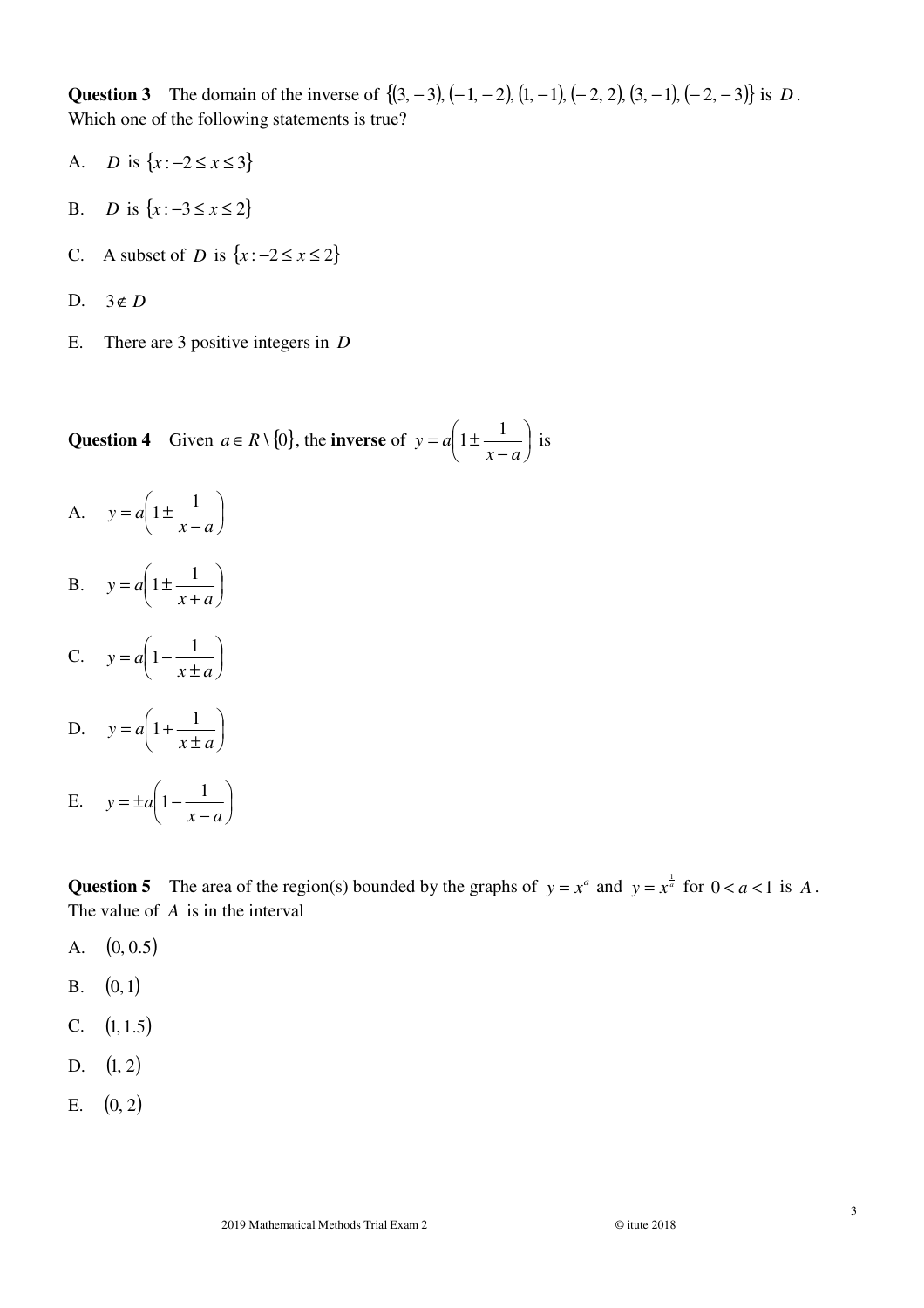**Question 6** The graph of  $y = h(x)$  is shown below. The average value of  $h(x)$  in the interval  $[0, p]$  is *H*.



The value of *H* is in the interval

- A. (*a*, *b*)
- B.  $(b, c)$
- C.  $(c, d)$
- D. (*d*, *e*)
- E. (*e*, *f* )

#### **Question 7** Consider *h*(*x*) in **Question 6**.

The average rate of change of  $h(x)$  with respect to x in the interval  $[0, p]$  is closest to

A. *p c* − *a* + *b* B. *p b* − *a* + *c* C. *p*  $c - a - b$ 2  $2c - a -$ D. *p*  $c - a + b$ 2  $2c - a +$ 

$$
E. \quad \frac{0.5c - a + b}{p}
$$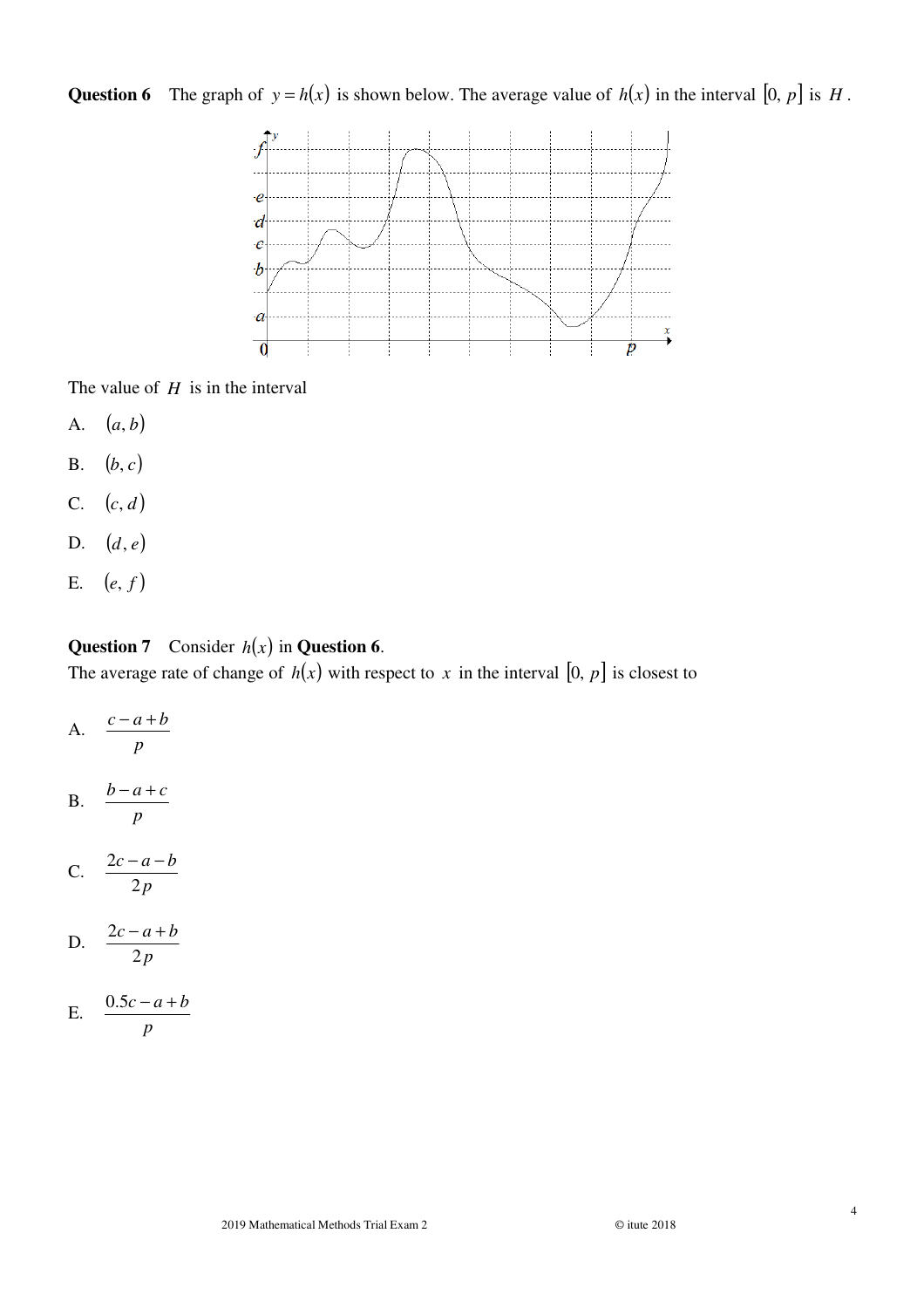Question 8 If  $f(x-a)+f(a-x)=0$  and  $a \in R$ ,  $f(x)$  cannot be

- A. tan *x* **B**.  $2x^3$ C. sin3*x*
- 
- D.  $4x^{-3}$
- E.  $\cos 5x$

#### **Question 9**

The number of solutions to simultaneous equations  $y = cos(nx)$  and  $y = cos(3nx)$  in the interval  $\left[-\frac{\pi}{n}, \frac{\pi}{n}\right]$ 1 L − *n n*  $\frac{\pi}{\cdot}$ for  $n > 0$  is A. 1 B. 2 C. 3 D. 4 E. 5

**Question 10** *f*(*x*) is a cubic polynomial. The graph  $y = f(x)$  cuts the *x*-axis at  $x = a$ , *b* and *c* from left to right in that order.  $(m, n)$  and  $(p, q)$  are the local maximum and minimum points respectively. Using two triangles to approximate the regions bounded by  $y = f(x)$  and the *x*-axis, the approximate area is closest to

A.  $\frac{1}{2}(nc - (n + q)b + qa)$ 2 1 B.  $\frac{1}{2}(nc + (n+q)b + qa)$ 2 1 C.  $\frac{1}{2}((n-q)b - na - qc)$ 2 1 D.  $\frac{1}{2}((n-q)b + na - qc)$ 2 1 E.  $\frac{1}{2}((n-q)b - na + qc)$ 2 1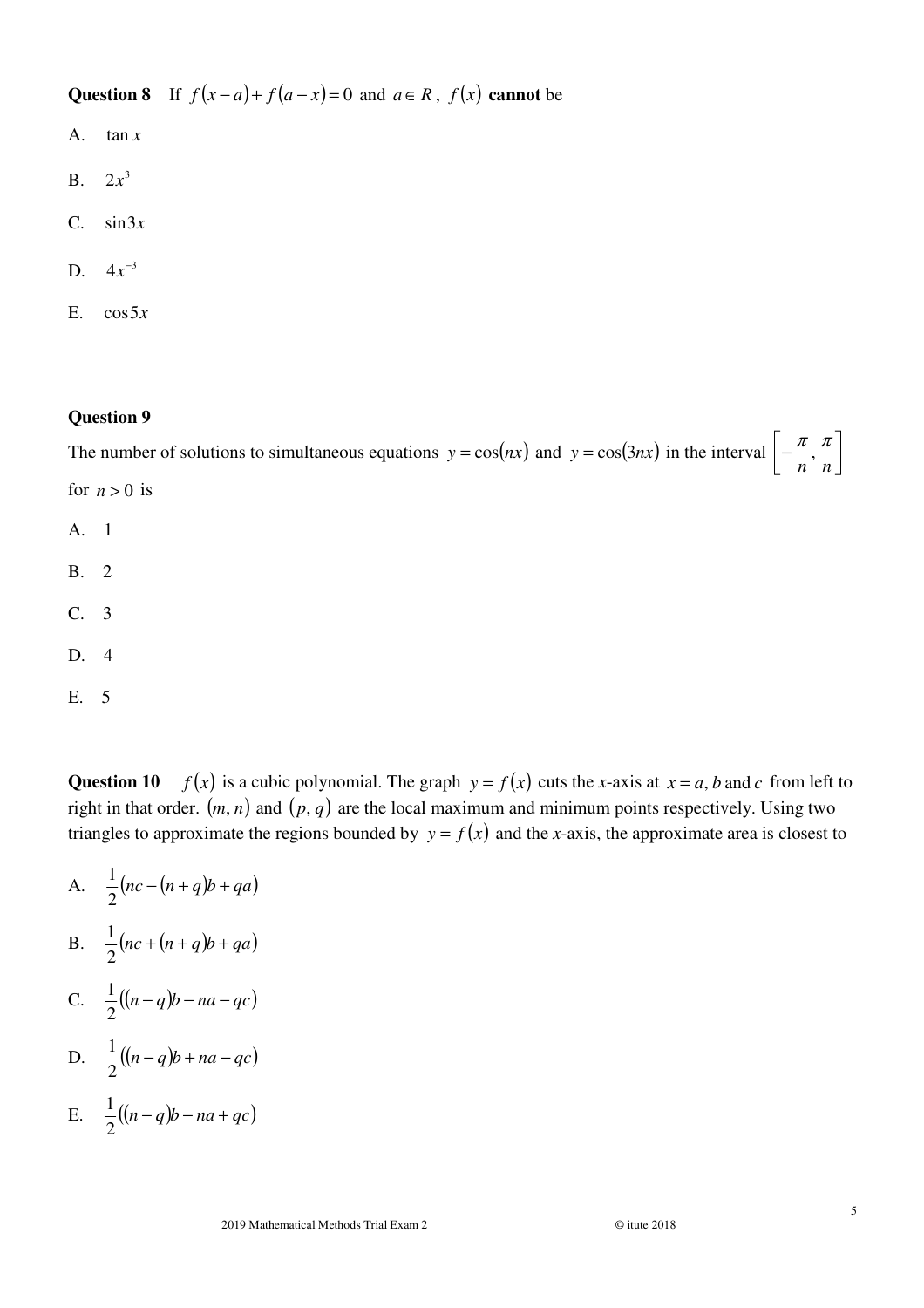**Question 11** A fair die is rolled 18 times. The probability of getting 5 or 6 appearing on the uppermost face of the die 5 times or 6 times out of the 18 rolls of the die is closest to

- A. 0.25
- B. 0.33
- $C. 0.38$
- D. 0.43
- $E. 0.51$

**Question 12** A bag contains 3 green, 4 blue and 5 red marbles. A random sample of three marbles are taken out of the bag. From the following statements choose one which could be a random variable.

- A. All three marbles in the sample are green.
- B. The number of blue marbles is greater than the number of red marbles in the sample.
- C. There are two blue marbles and one red marble in the sample.
- D. The colour of each marble in the sample.
- E. The number of red marbles in the sample.

**Question 13** A large number of random samples of size 256 people are taken from a large city population. The distribution of  $\hat{P}$ , proportion of people wearing glasses in a sample, has a standard deviation of 0.025. The proportion of people wearing glasses in the population is closest to

- A. 0.55
- $B. 0.45$
- $C. 0.40$
- $D. 0.30$
- $E. \quad 0.20$

**Question 14** A large number of random samples of size 300 people are taken from another large city. Many samples have  $\hat{p} = 0.25$ . A statistician decides to use 0.25 as an estimation of *p*. Using this value the proportion of random samples with sample proportion greater than 0.2 is closest to

- A. 0.98
- B. 0.78
- $C. 0.68$
- D. 0.58
- $E. 0.57$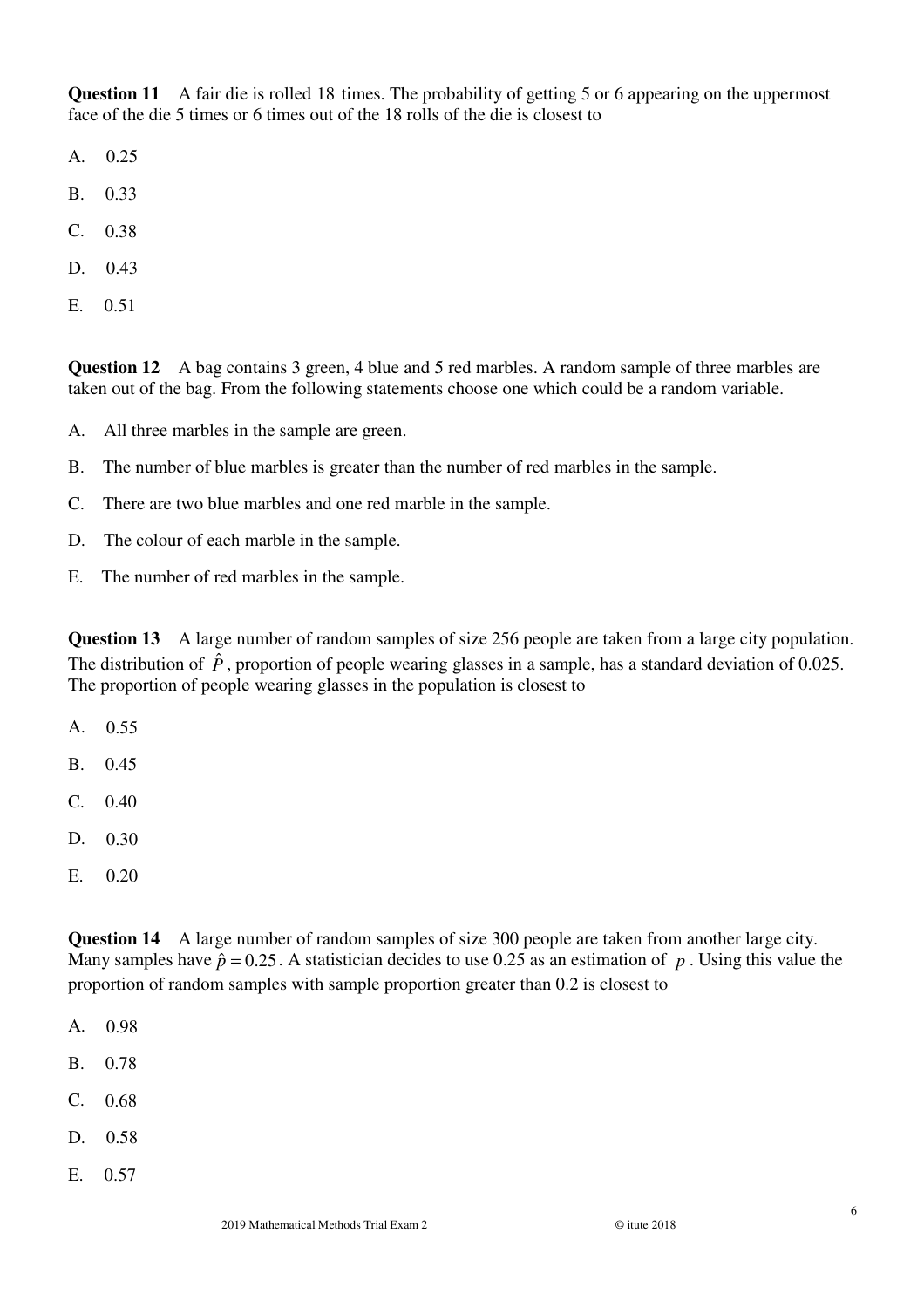**Question 15** The graph of  $y = f(x)$  undergoes the following sequence of transformations. Firstly the graph is translated in the negative *y*-direction by *b* units, then the resulting graph is reflected in the *x*-axis, and lastly dilated from the *x*-axis by factor *a*.

The equation of the graph after the sequence of transformations is

- A.  $y = ab af(x)$
- B.  $y = b af(x)$
- C.  $y = −b − af(x)$
- D.  $y = -b + af(x)$
- E.  $y = -ab af(x)$

**Question 16** The probability distribution of random variable *X* is given by the table below.

| . .                         |      |   |                                 |      |
|-----------------------------|------|---|---------------------------------|------|
| $\mathbf{v}$<br>$Pr(X = x)$ | ∪.J∪ | ັ | $\cap$ $\cap$ $\subset$<br>∪.∪آ | v.∠u |

The standard deviation of *X* is closest to

- A. 1.0436
- B. 1.0522
- C. 1.0713
- D. 1.0715
- E. 1.9007

**Question 17** The probability density function of random variable *X* is given by

$$
f(x) = \begin{cases} \frac{1}{1+a-x} & \text{for } 0 \le x \le a \\ 0 & \text{elsewhere} \end{cases}
$$

The value of *a* is

A. *e*

- **B**.  $e^{-1}$
- C. *e* −1
- D.  $1-e^{-1}$
- E.  $1 + e^{-1}$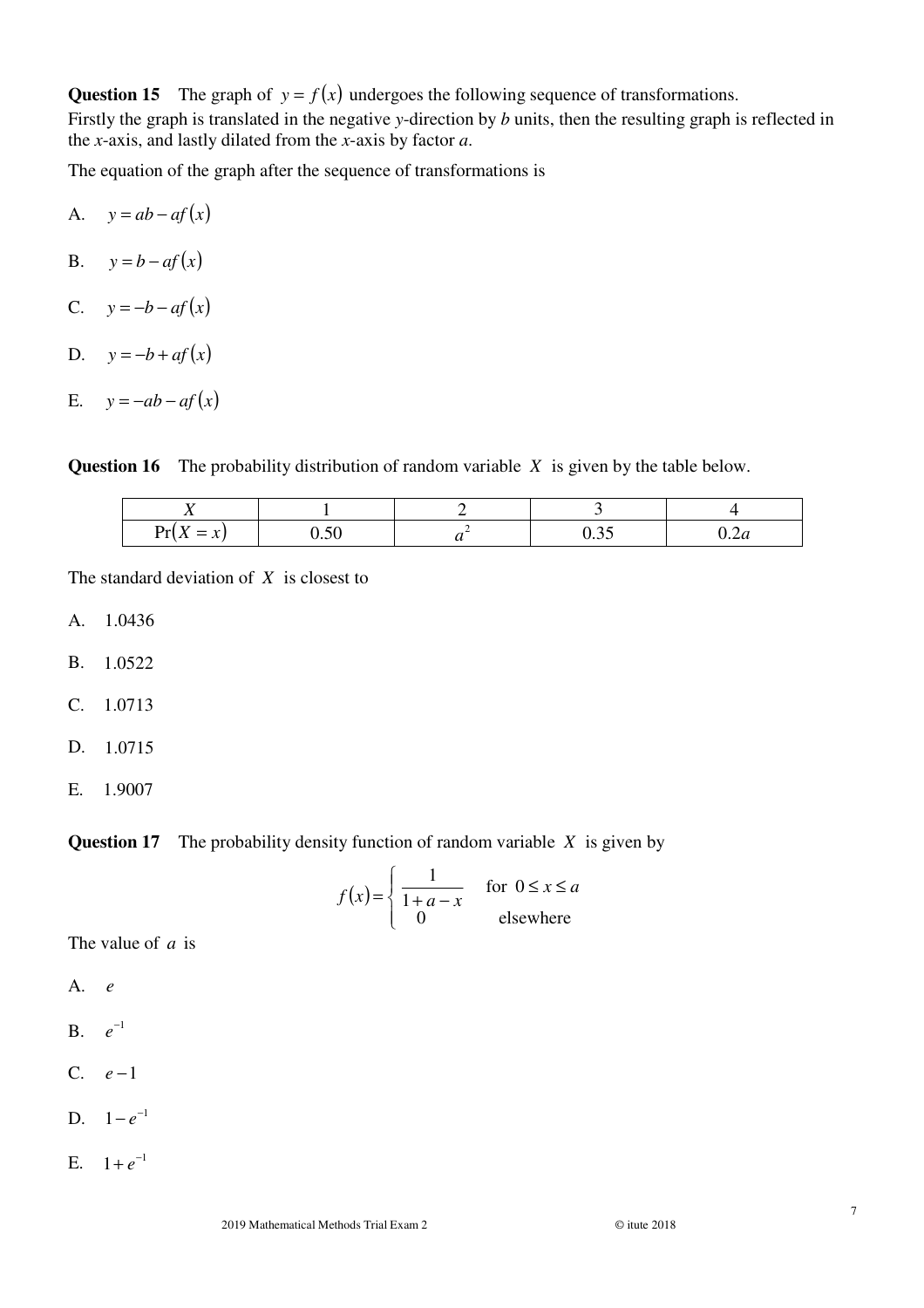**Question 18** The shortest distance from the origin *O* to the curve  $y = \frac{(x-2)^2}{2}$ 3  $y = \frac{(x-2)^3}{2}$  is closest to

- A. 1.01
- B. 0.99
- C. 0.97
- D. 0.96
- E. 0.95

#### **Question 19**

The graph of  $y = 3x^3 + ax^2 + b^2x + c$  for  $b, c \in R^+$  has no stationary points. Which of the following statements is true?

- A. *a* < 3*b*
- B. *a* > 3*b*
- C.  $a = 3b$
- D.  $-b < 2a < 3b$
- E.  $a < 3b + c$

**Question 20** Given  $f(x) = \frac{a}{x} + b$  $x - a$  $f(x) = \frac{a}{x} + \frac{a}{x}$ −  $=\frac{u}{x}+b$  where  $a, b \in R$  and  $a \neq 0$ , the number of intersections of the graphs of  $y = f(x)$  and  $y = f^{-1}(x)$  cannot be

- A. 0
- B. 1
- C. 2
- D. 3
- E. infinitely many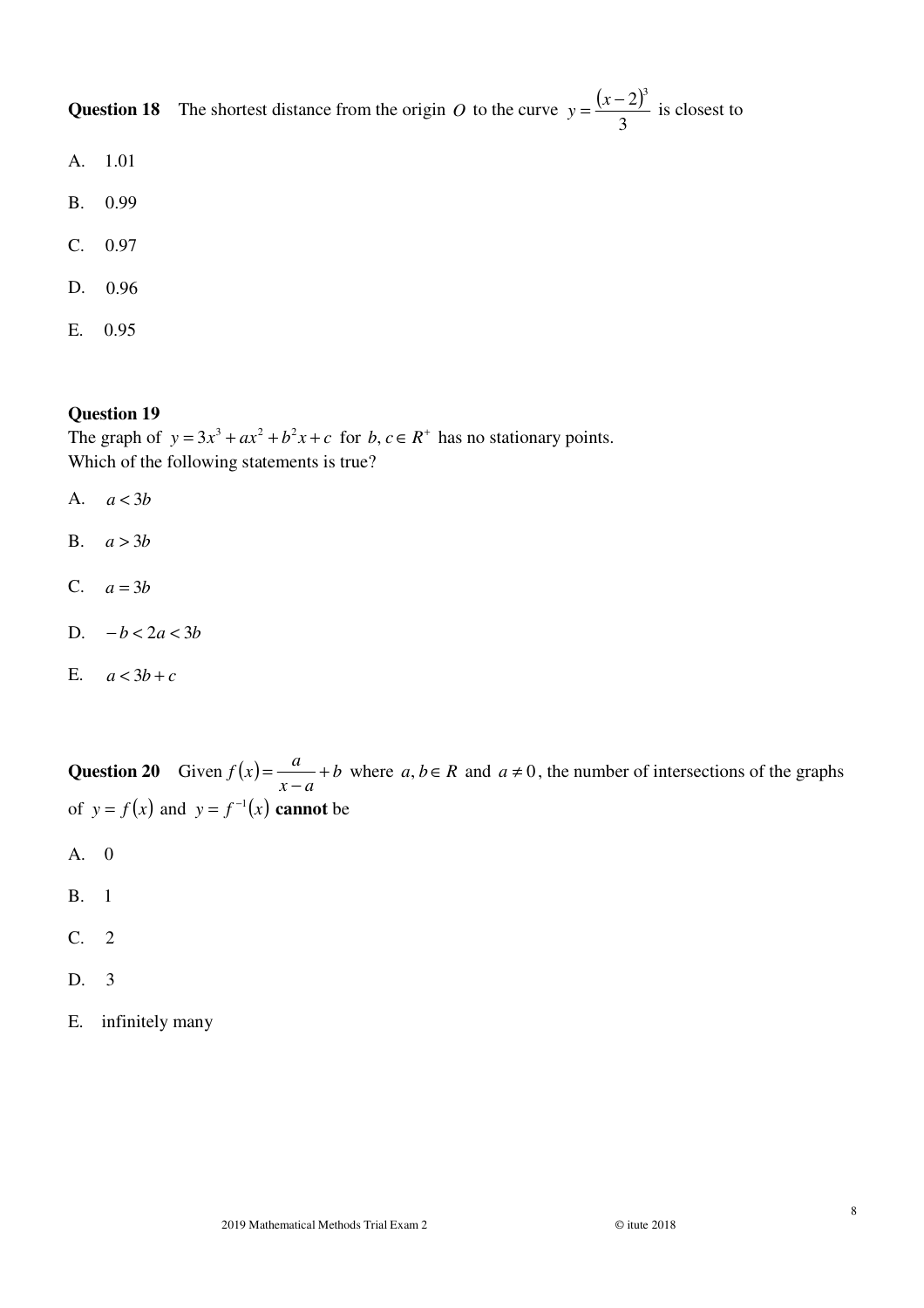#### **SECTION B**

#### **Instructions for Section B**

Answer **all** questions in the spaces provided.

In all questions where a numerical answer is required, an exact value must be given unless otherwise stated. In questions where more than one mark is available, appropriate working **must** be shown. Unless otherwise indicated, the diagrams in this examination are **not** drawn to scale.

**Question 1** A parabola has its vertex at  $(2,0)$  and passes through point  $(3,1)$ .

a. The equation of the parabola is  $y = x^2 - 4x + 4$ . Show working in finding the equation. 1 mark

b. The inverse of the parabola in part a is given by  $y = f(x)$  and  $y = g(x)$  together with point  $(0, 2)$ . Given  $f(x) > g(x)$ , write down the rule for each of functions  $f(x)$  and  $g(x)$ .

1 mark

c. Show that the parabola and its inverse intersect at  $(1, 1)$  and  $(4, 4)$ . 1 mark

di. Sketch the parabola and its inverse with  $(1,1)$  and  $(4,4)$  as the endpoints of each curve. 2 marks

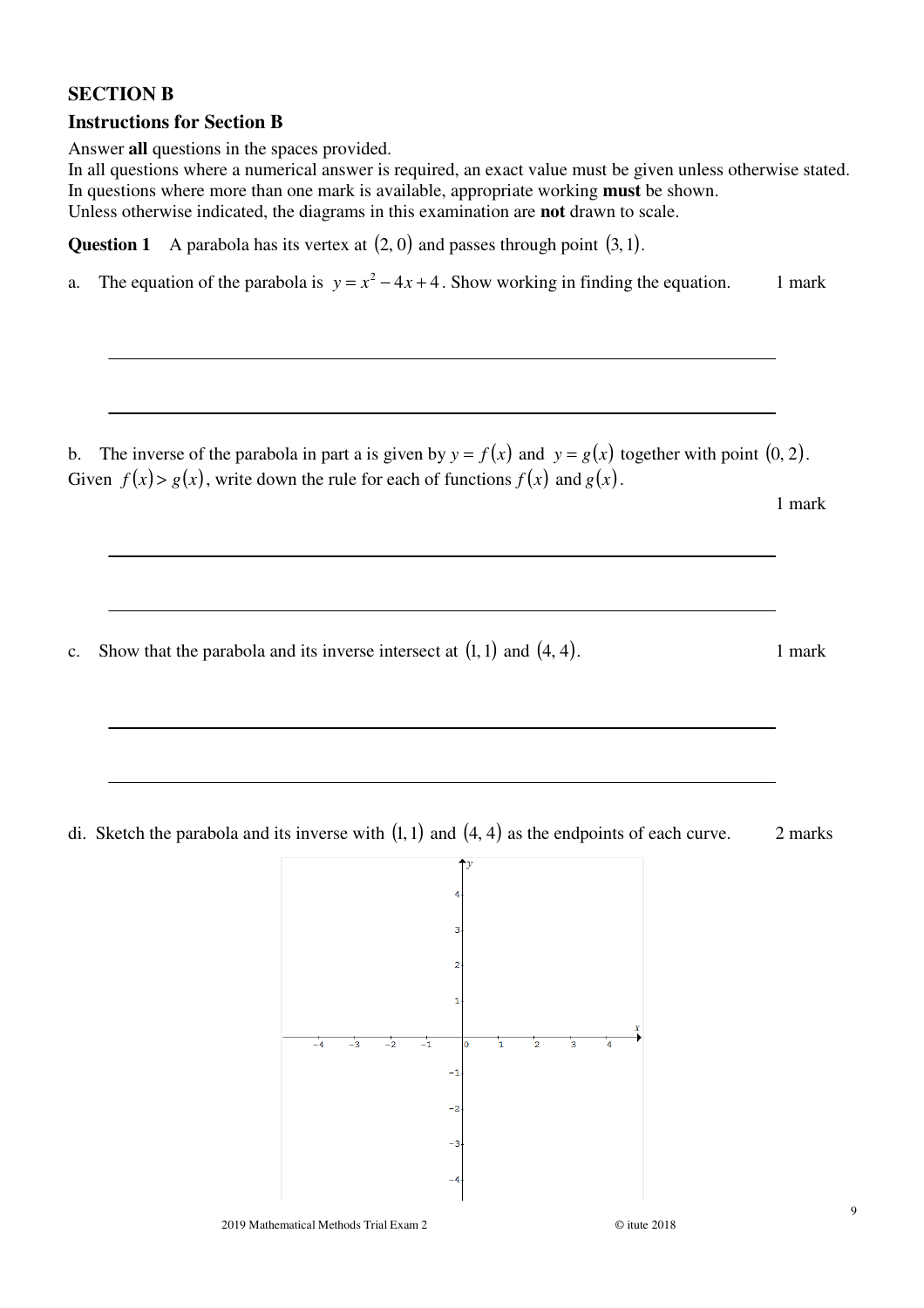| Horizontal line $y = d$ divides the bounded region into two regions of equal area. |  |
|------------------------------------------------------------------------------------|--|

|  |  | e. Determine the value of $d$ . Give the value correct to two decimal places. | 2 marks |
|--|--|-------------------------------------------------------------------------------|---------|
|--|--|-------------------------------------------------------------------------------|---------|

A line segment of equation  $y = -x + c$  is drawn inside the bounded region.

f. Find the maximum length of such a line segment inside the region and the corresponding value of *c* . Give exact values for your answers.

3 marks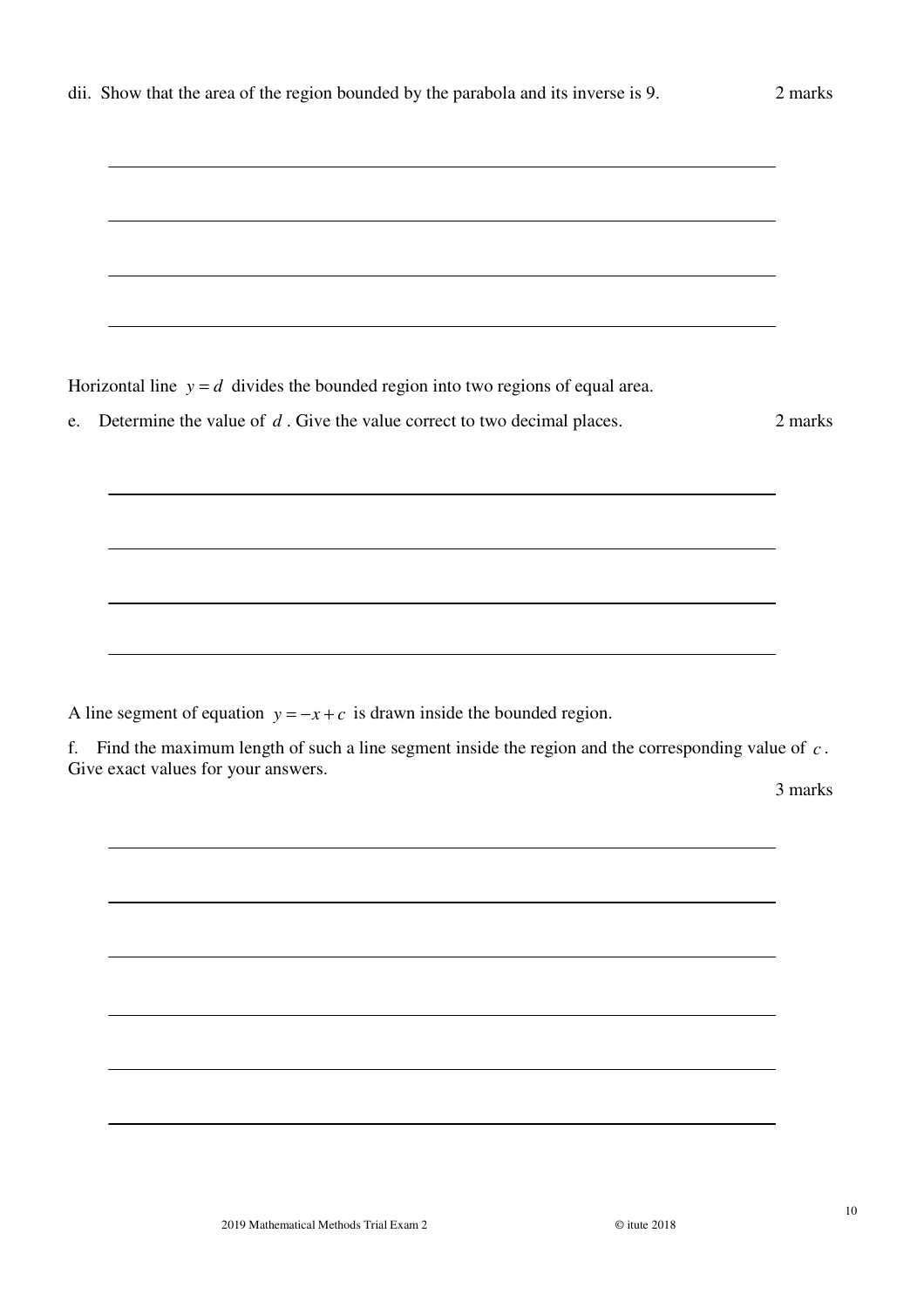



There are 23 rows of seats. The first row is 3 m horizontally from the screen. The last row is at the top of the sloping floor inclined at 20° to the horizontal. The rows are 1 m apart horizontally. The diagram shows a viewer sitting in a row *x* m from the first row. The eyes of the viewer are 1.5 m above the sloping floor. The bottom and the top of the screen are 3 m and 11 m respectively above the ground. The viewing angle is  $\theta$ . Lengths are measured in metres and angles in degrees.

|  | a. Determine the possible exact values of $x$ . | 1 mark |
|--|-------------------------------------------------|--------|
|--|-------------------------------------------------|--------|

b. Show that  $a^2 = x^2 + (6\cos 20^\circ - 3\sin 20^\circ)x + 11.25$ . 2 marks

c. Show that  $b^2 = x^2 + (6\cos 20^\circ - 19\sin 20^\circ)x + 99.25$ . 1 mark

di. Using 
$$
\cos \theta = \frac{a^2 + b^2 - c^2}{2ab}
$$
 where *c* is the height of the screen, show that  
\n
$$
\cos \theta = \frac{x^2 + (6\cos 20^\circ - 11\sin 20^\circ)x + 23.25}{\sqrt{(x^2 + (6\cos 20^\circ - 3\sin 20^\circ)x + 11.25)(x^2 + (6\cos 20^\circ - 19\sin 20^\circ)x + 99.25)}}
$$
1 mark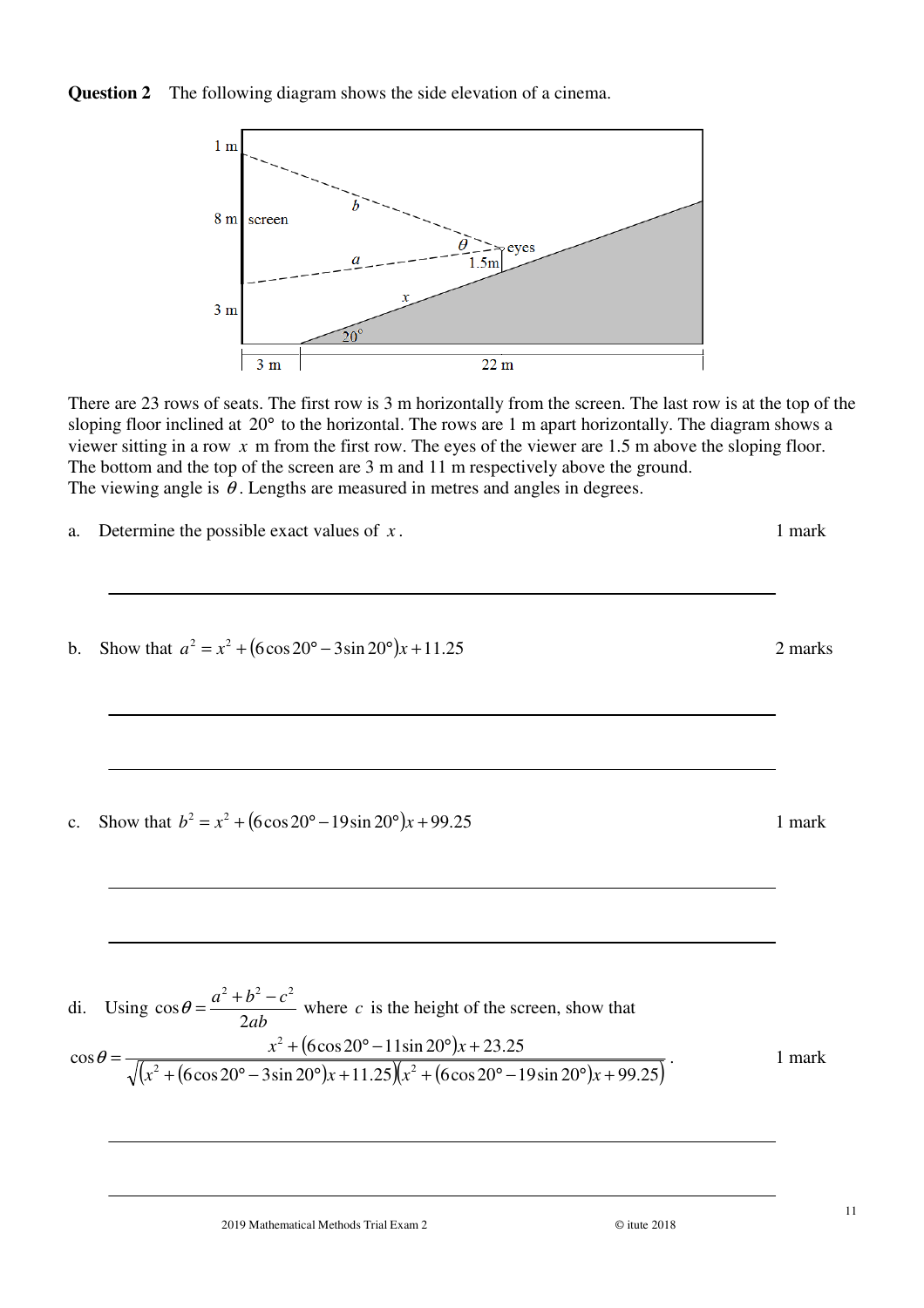dii. Given 106 53. 448 07. 1116 56. 88.1 23 25. cos 4 3 2 2 + + + + + + ≈ *x bx x x x x* <sup>θ</sup> , show that *b* ≈ 75.3 . 1 mark e. Calculate the viewing angle θ (correct to the nearest degree) if the viewer is seated in the tenth row. 2 marks f. Use the expression in dii to sketch the graph of cosθ versus *x* . 2 marks g. Use the graph to determine the greatest viewing angle θ (correct to the nearest degree) and the value of *x* (correct to the nearest whole number) for maximum<sup>θ</sup> . 2 marks

h. State which row gives the viewer the greatest viewing angle. 1 mark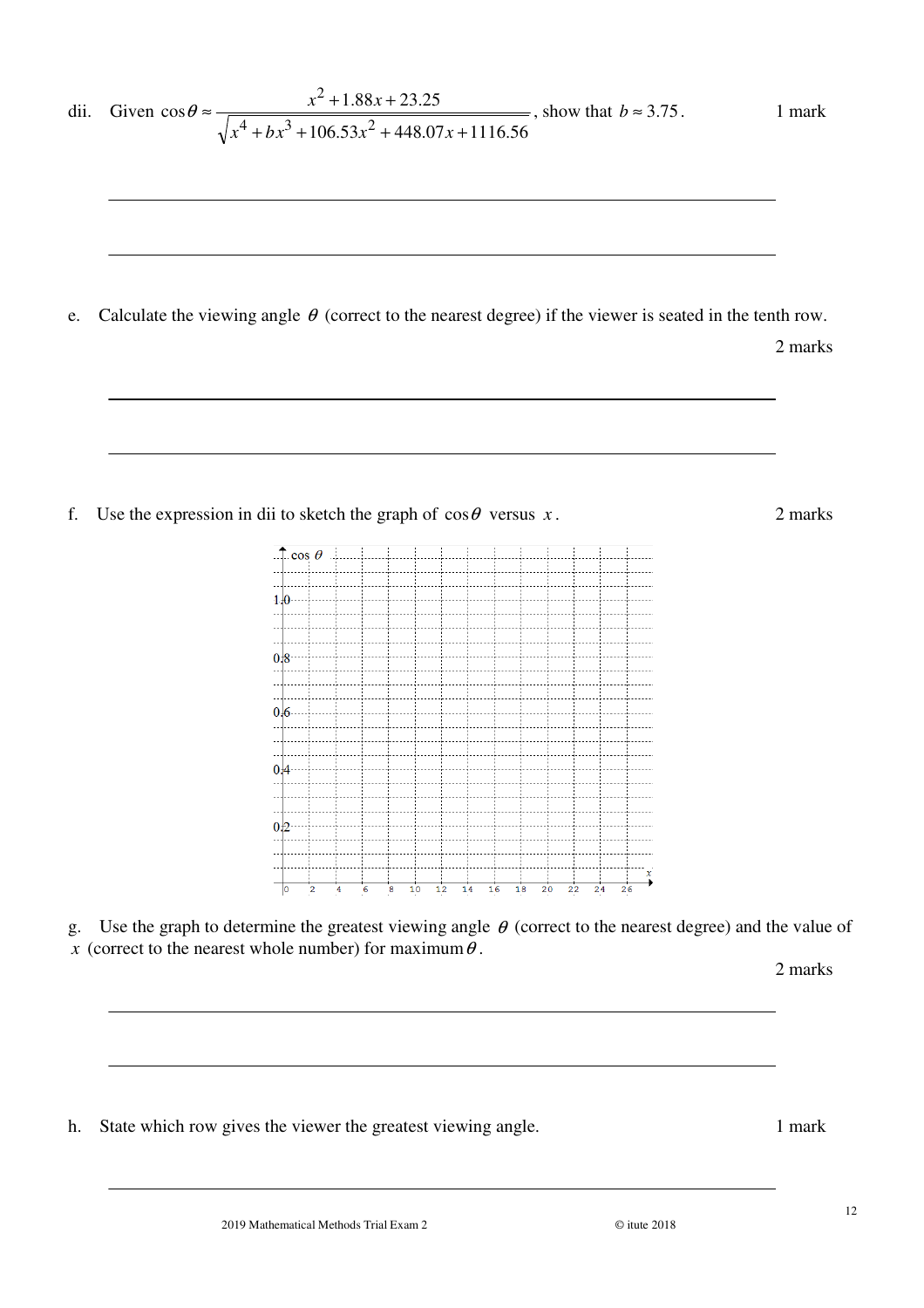Question 3 Consider  $f(x) = e^x - mx$  where  $m > 0$ .

| a. If $f(x)=0$ has exactly one solution, find the solution and the exact value of m.                                      | 2 marks |
|---------------------------------------------------------------------------------------------------------------------------|---------|
|                                                                                                                           |         |
|                                                                                                                           |         |
|                                                                                                                           |         |
|                                                                                                                           |         |
| Write down the values of <i>m</i> such that $f(x)=0$ has two distinct solutions.                                          | 1 mark  |
|                                                                                                                           |         |
| c. If the graph of $y = f(x)$ has x-intercepts at $x_1$ and $x_2$ , where $x_2 > x_1$ , write a definite integral for the |         |
| area of the region bounded by the graph of $y = f(x)$ and the x-axis.                                                     |         |
|                                                                                                                           | 1 mark  |
|                                                                                                                           |         |
| Evaluate the definite integral in part c in terms of $m$ , $x_1$ and $x_2$ .                                              | 2 marks |
|                                                                                                                           |         |
|                                                                                                                           |         |
|                                                                                                                           |         |
| Hence show that the sum of the two solutions to $f(x)=0$ is always greater than 2.                                        | 3 marks |
|                                                                                                                           |         |
|                                                                                                                           |         |
|                                                                                                                           |         |
|                                                                                                                           |         |
|                                                                                                                           |         |
|                                                                                                                           |         |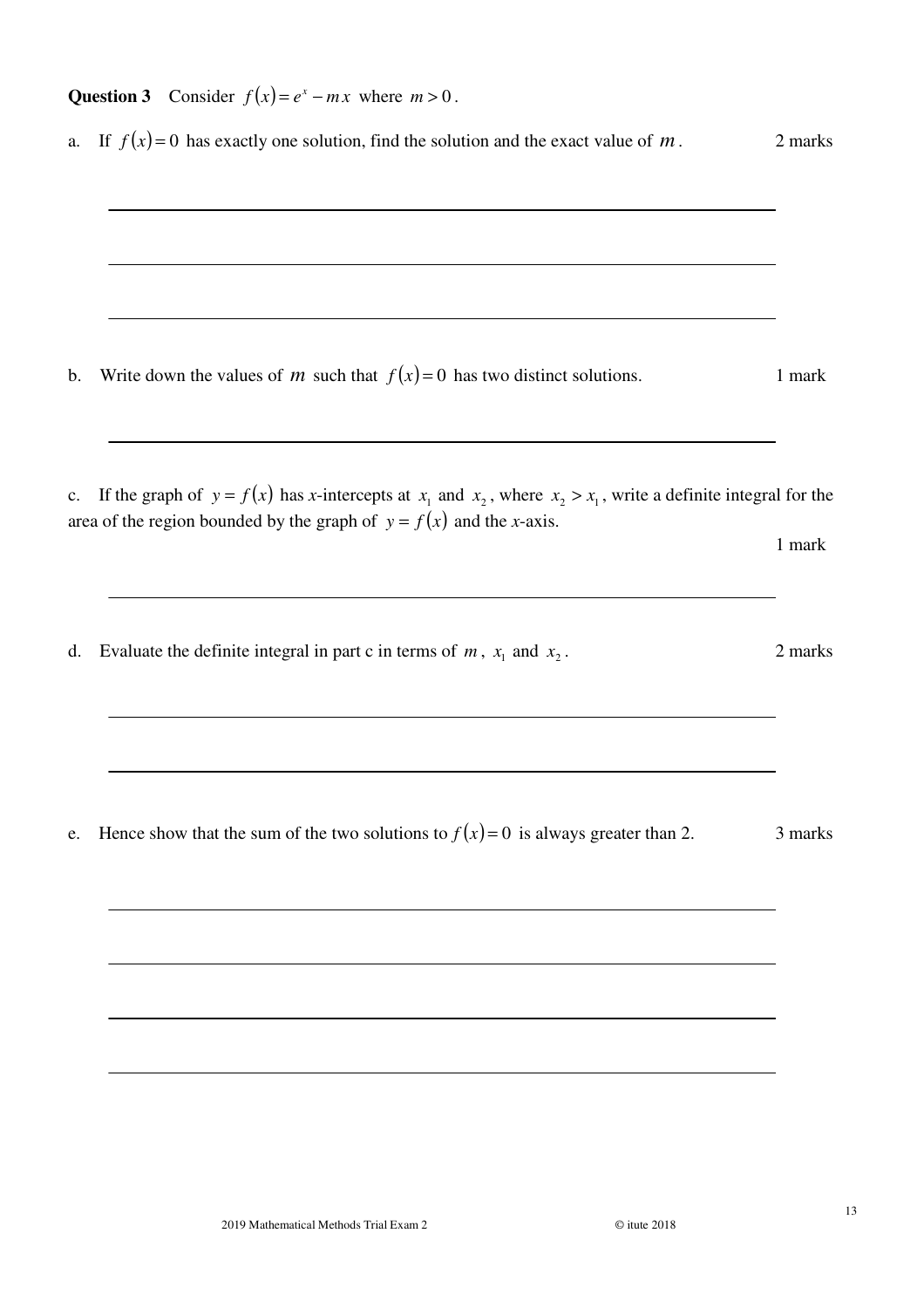Now consider  $g(x) = \log_e x - nx^2$  where  $n > 0$ .

f. If  $g(x)=0$  has exactly one solution  $x=a$ , find the exact value of *a* and the exact value of *n*.

3 marks

- g. Write down the *n* values such that the equation  $g(x) = 0$  has two distinct solutions. 1 mark
- *h*. If  $g(x) = log_e x − n x^2$  where  $n < 0$ , and  $x = b$  is the solution to  $g(x) = 0$ , explain why  $0 < b < 1$ . 1 mark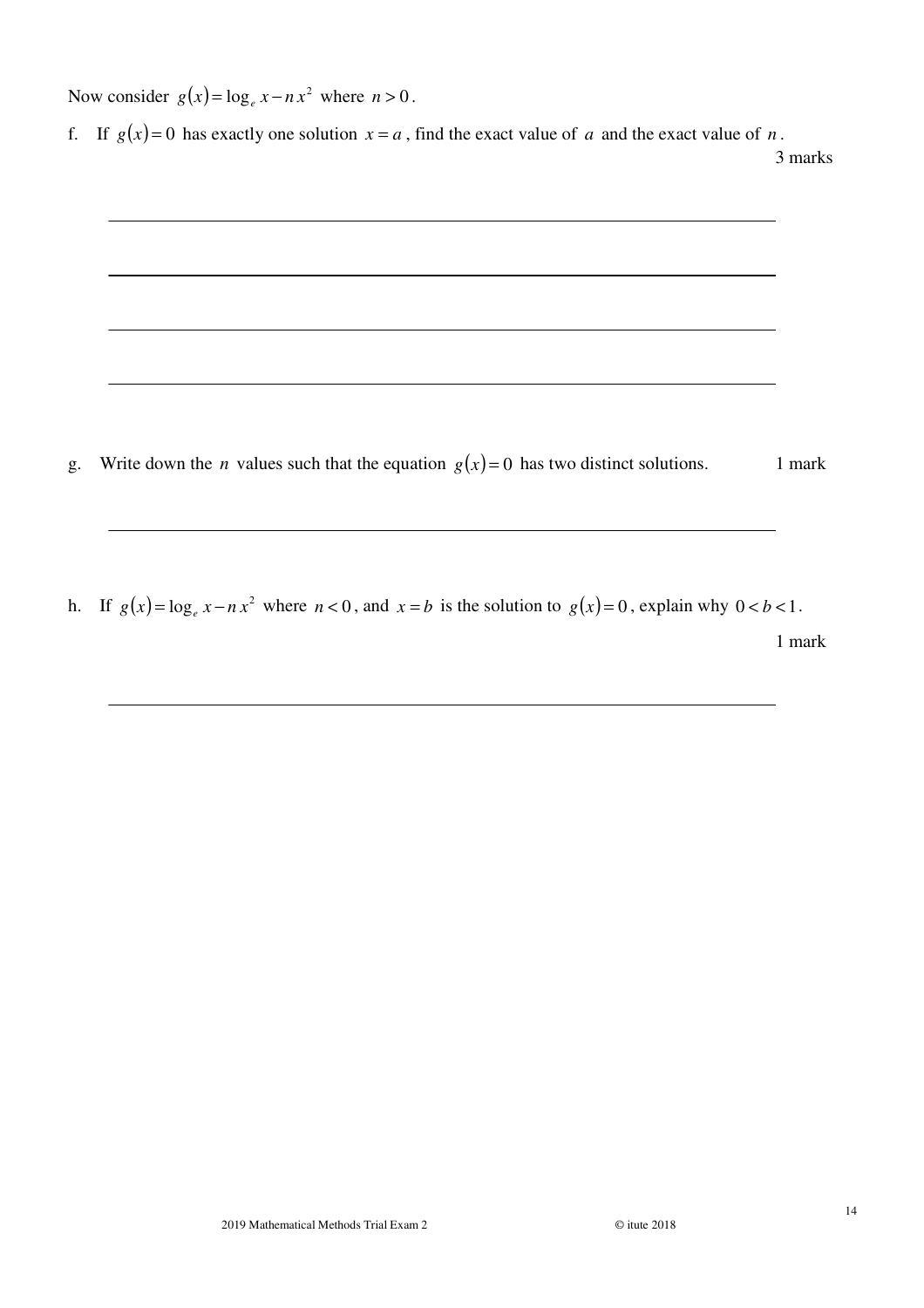**Question 4** Two farm houses, *A* and *B*, are 60 m apart. Farm House *A* is 25 m from the road and Farm House *B* is 20 m from the road.

A telephone pole marked as *P* is located at the edge of the road *x* m from *A* along the edge of the road. The telephone lines make angles  $\theta_1$  and  $\theta_2$  as shown in the following diagram.

Assume that the telephone lines are straight and horizontal.



a. Given  $x = 30$  and  $\tan(\theta_1 + \theta_2)$  $v_1$  tan  $v_2$  $(\theta_1 + \theta_2) = \frac{\tan \theta_1 + \tan \theta_2}{1 - \tan \theta_1 \tan \theta_2}$  $\tan(\theta_1 + \theta_2) = \frac{\tan \theta_1 + \tan \theta_2}{1 - \tan \theta_1 \tan \theta_2}$  $(\theta_1 + \theta_2) = \frac{\tan \theta_1 + \tan \theta_2}{1 - \tan \theta_1 \tan \theta_2}$  $+\theta_2$ ) =  $\frac{\tan \theta_1 + \tan \theta_2}{1 + \tan \theta_1 \tan \theta_2}$ , find the exact value of  $\theta_1 + \theta_2$ . 2 marks

b. Find the value(s) of *x* such that  $\theta_1 + \theta_2 = 90^\circ$ .

c. Show that the total length of the two telephone lines is a minimum when  $\theta_1 = \theta_2$ . . 2 marks

- d. Find the exact value of  $\theta_1$  when the total length of the two telephone lines is a minimum. 1 mark
- e. Find the minimum total length of the two telephone lines. 1 mark

. 2marks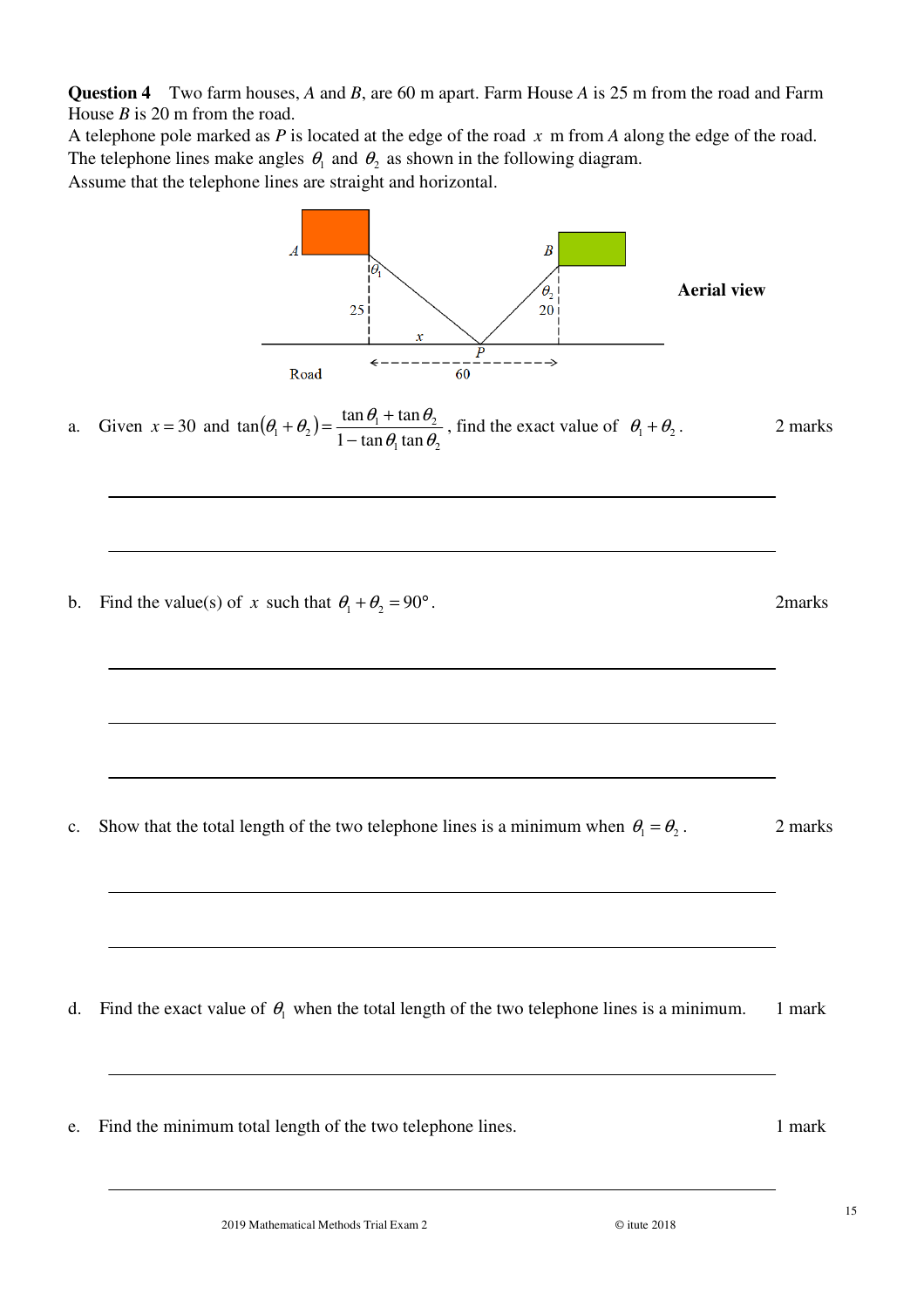**Question 5** The following piecewise function is a differentiable probability density function for continuous random variable *X* , where *k* is a real constant.

$$
f(x) = \begin{cases} ke^{-2}x, & 0 \le x < 1\\ ke^{-\frac{(x-5)^2}{8}}, & 1 \le x \le 9\\ -ke^{-2}(x-10), & 9 < x \le 10\\ 0 & \text{elsewhere} \end{cases}
$$

a. Show that  $k \approx 0.203232$ . 2 marks

Let random variable *X* be the length (in cm) of an earth worm in Worm Farm *A*. The probability distribution of *X* is given by  $f(x)$  in part a.

b. Evaluate  $Pr(X < 6 | X > 1)$ , correct to 4 decimal places. 1 mark

| Let p be the proportion of earth worms in the farm with $X > 6$ . |
|-------------------------------------------------------------------|
| Random samples of 100 worms are taken from the farm.              |

c. Determine the value of  $p$ , correct to 4 decimal places. 1 mark

d. Determine the mean and standard deviation of sample proportion of earth worms with  $X > 6$ . Correct your answers to 4 decimal places.

2 marks

e. Find the probability, correct to 4 decimal places, that the proportion of earth worms in a sample with  $X > 6$  is less than 0.4

1 mark